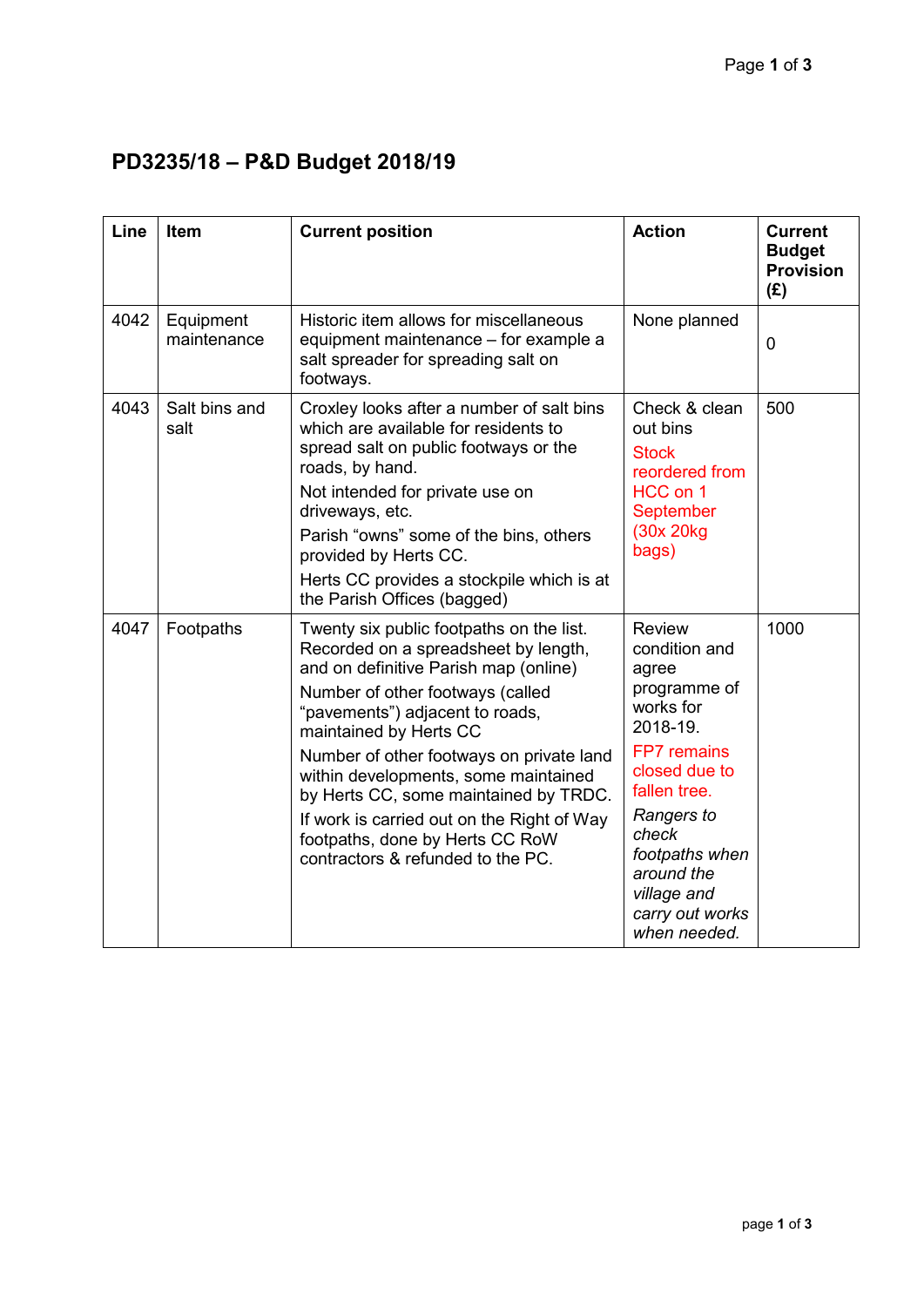| Line | <b>Item</b>                                          | <b>Current position</b>                                                                                                                                                                                                                                                                                                                                                           | <b>Action</b>                                                                                                                                                                                                                       | <b>Current</b><br><b>Budget</b><br><b>Provision</b><br>(E) |
|------|------------------------------------------------------|-----------------------------------------------------------------------------------------------------------------------------------------------------------------------------------------------------------------------------------------------------------------------------------------------------------------------------------------------------------------------------------|-------------------------------------------------------------------------------------------------------------------------------------------------------------------------------------------------------------------------------------|------------------------------------------------------------|
| 4056 | <b>Street Trees</b>                                  | Steve Drury (Herts CC & TRDC<br>councillor) has some funding in locality<br>budget but no one has come back to the<br>Parish Council to request trees.<br>S96 of the Highways Act can be used to<br>delegate powers to PC, but not so far.<br>Need a programme to install and<br>maintain street trees. PC does already<br>maintain some replacement trees (e.g. on<br>Dover Way) | Develop a<br>programme for<br>2018-19 (Cllr<br>Wallington)<br><b>CGPC still</b><br>awaiting a<br>response from<br>the Highways<br>Liaison Officer<br>regarding<br>planting new<br>trees during<br>the autumn<br>planting<br>season. | 2000                                                       |
| 4702 | Community<br><b>Bus</b>                              | Information published on website under<br>http://www.croxleygreen-<br>pc.gov.uk/index.php/information/travel-<br>home/parish-bus-service                                                                                                                                                                                                                                          | None planned<br>(?)                                                                                                                                                                                                                 | 6900                                                       |
|      | <b>Road Safety</b><br><b>Works</b>                   | Moribund (?)                                                                                                                                                                                                                                                                                                                                                                      | None planned<br>(?)                                                                                                                                                                                                                 | $\overline{0}$                                             |
| 4965 | Neighbourhood<br>Plan                                | Working Group led by Cllr Chris Mitchell<br>Information published on website under<br>http://www.croxleygreen-<br>pc.gov.uk/index.php/information/planning-<br>development/neighbourhood-plan                                                                                                                                                                                     | <b>TRDC</b> have<br>completed their<br>Consultation<br>and Parish<br>Council have<br>replied to<br>TRDC in<br>respect of<br>comments<br>made via the<br>consultation.                                                               | 2000                                                       |
| 4965 | Community<br>Plan<br>publication                     | Working Group wound up Feb 2017<br>Being taken forward as a "strategic<br>business plan"                                                                                                                                                                                                                                                                                          | <b>Publish Annual</b><br>Report                                                                                                                                                                                                     | 0                                                          |
| 4966 | Neighbourhood<br>Plan (CDF)                          | Independent account for paying<br>consultants fees from a grant (expended)                                                                                                                                                                                                                                                                                                        | No further<br>action                                                                                                                                                                                                                | $\mathbf 0$                                                |
|      | Roadside<br>clutter removal                          | Moribund (?)                                                                                                                                                                                                                                                                                                                                                                      | None planned                                                                                                                                                                                                                        | $\mathbf 0$                                                |
| 4968 | Carbon<br>footprint<br>reduction /<br>sustainability | Initiative proposed by Cllr Mitchell<br>Draft wording for website has been<br>prepared. Awaiting a suitable graphic to<br>be available to visually interpret the text.                                                                                                                                                                                                            | Awaiting<br>graphics.                                                                                                                                                                                                               | 250                                                        |